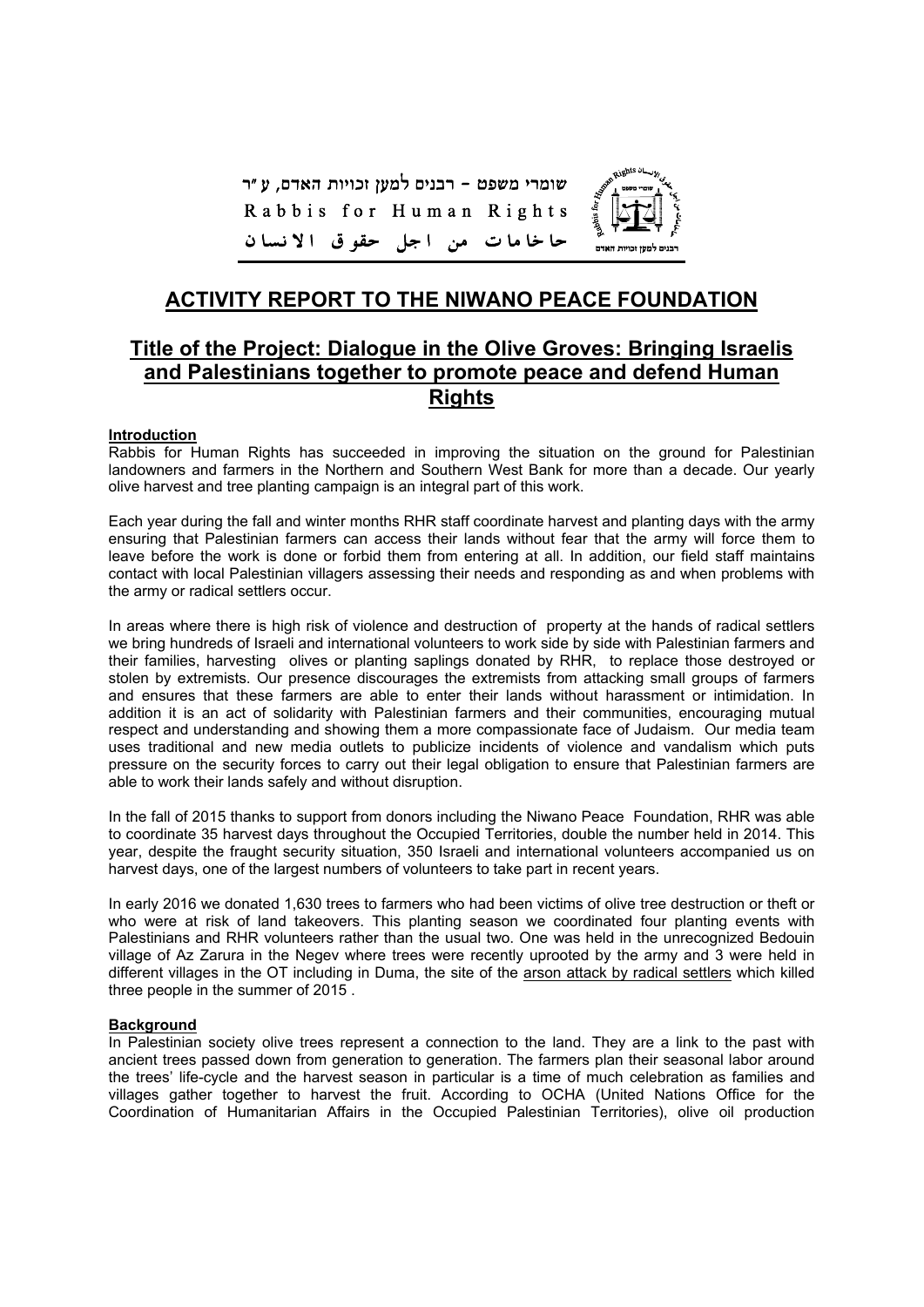contributes to the livelihoods of around 100,000 Palestinian families, making up 25% of the Occupied Territories agricultural income.

Tragically, right-wing extremists are all too aware of the cultural and economic significance of the trees in Palestinian society. The trees are a prime target of attacks. Every year thousands of trees are stolen or destroyed. Thefts and destruction of property occur because of the military's refusal to permit free access for Palestinian land owners without prior approval and coordination. This enables extremist settlers to easily enter the land when there is no human presence on the ground and steal the produce from trees and cause damage. Palestinian farmers in these areas have no way of protecting their property. They are blocked from entering their land unless they receive army approval, they face threats and violence at the hands of neighboring Israeli extremists. Palestinians are entirely dependent on Israeli security forces for their protection and that of their property, it is too often the case that the army either indirectly or even directly aids the extremists themselves against the Palestinians. Additionally, the perpetrators of these attacks almost always go unpunished. Palestinians suffer financial losses and learn that the Israeli justice system will not act to protect them or bring the attackers to justice. In our quest to restore dignity and justice to the Palestinians, RHR coordinates entry for the farmers to their land, protects them from violent extremists, compensates them for financial losses through olive tree provision, and, perhaps most importantly, provides solidarity in the form of compassionate, committed volunteers who come out year after year to help farmers in their fields.

## **Fall 2015 Olive Harvest and Winter 2016 Tree Planting Campaign**

Our goals during our harvest and tree planting campaign are motivated by the following principles:

- Ensuring that Palestinian farmers are able to access their lands freely to plant and harvest without intimidation, harassment or attack. This is achieved through the presence of our volunteers in the field, as well as "behind the scenes" work of our legal department in coordination with RHR's field workers and the Israeli security forces.
- Bringing hundreds of Israeli and international volunteers to the field to ensure that access is permitted in order to harvest olives and plant trees, and that farmers and their families are protected.
- Donating trees and saplings to farmers whose lands are in danger of take-over from radical settlers, or whose trees and agricultural land have been vandalized and destroyed.
- Continuing to prevent and/or address human rights violations in Area C. This is achieved through close contact between the villages, our field workers, and RHR's legal team.
- Fostering conditions to strengthen solidarity, good neighborliness, and the mutual goal of justice between Israelis and Palestinians through shared agricultural work.
- Educating tens of Israeli and international volunteers on the plight of Palestinian farmers in Area C.

#### Olive Harvest 2015

The olive harvest season of 2015 began just as new round of violence broke out in Jerusalem. Despite the tense security situation RHR was able to coordinate 35 harvest days, double the number held in 2014. In 2015 RHR staff and volunteers took part in the olive harvest in Jamma'in, Ein Abus, Burin, Awarta, A-Sawya, Safa, Aqraba, Atara.

We were also in touch with an additional 40 villages to assess their needs during the olive harvest season and ascertain if and how we could help them. For 10 of these villages we were involved in coordinating harvest days with the army.

This year 350 volunteers accompanied us on harvest days, one of the largest numbers of volunteers to take part in recent years. The increase is due in no small part to the determination of senior staff member, Rabbi Arik Ascherman, who took over as director of the Olive harvest project this year. Once again, our volunteers were a diverse group including elderly volunteers, young Israeli activists, internationals, and rabbinical students studying for the year in Israel. Mindful of the volatile security situation RHR staff carefully considered where and when it was safe to bring volunteers. As usual we consulted with our Palestinian field worker Zakaria Sadah as well as with our Palestinian hosts, who advised us on what was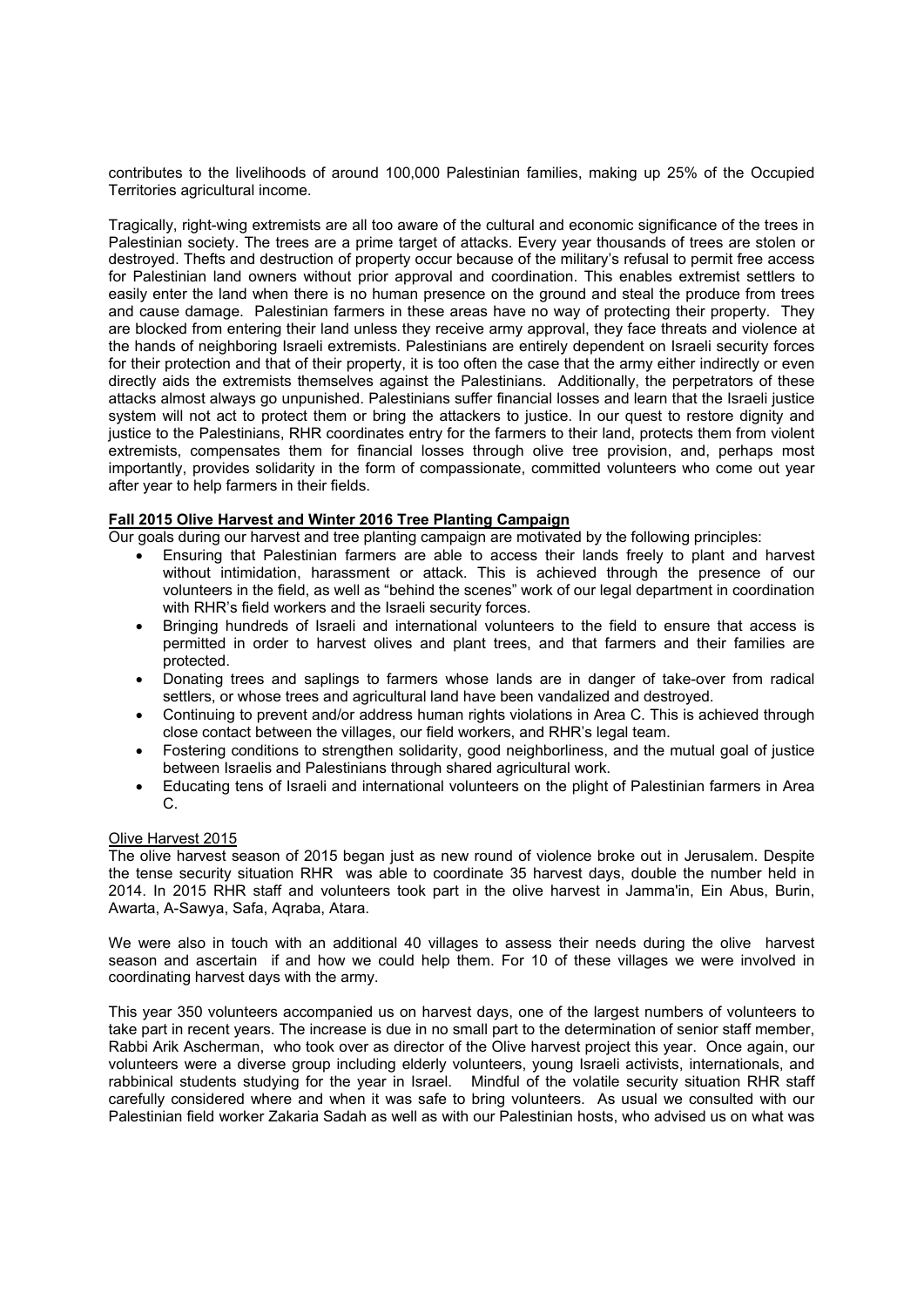safe. Furthermore, we were careful to only bring experienced volunteers to locations where we believed problems could arise.

Photos from harvest in Atara





Quote from volunteer Shaiya Rothberg on his experience harvesting in Atara:

"It was a real privilege to contribute in some way to [the Palestinian family's] ability to join together, spanning three generations, and engage in the olive harvest as they did with their parents and grandparents before."

Given the wave of violence, it is remarkable that the harvest went so well this year, with minimal incidents of olive theft, violence and tree damage. Despite the overall quiet of the harvest, there were nevertheless a number of difficulties, which we helped to resolve, underscoring the importance of our presence in the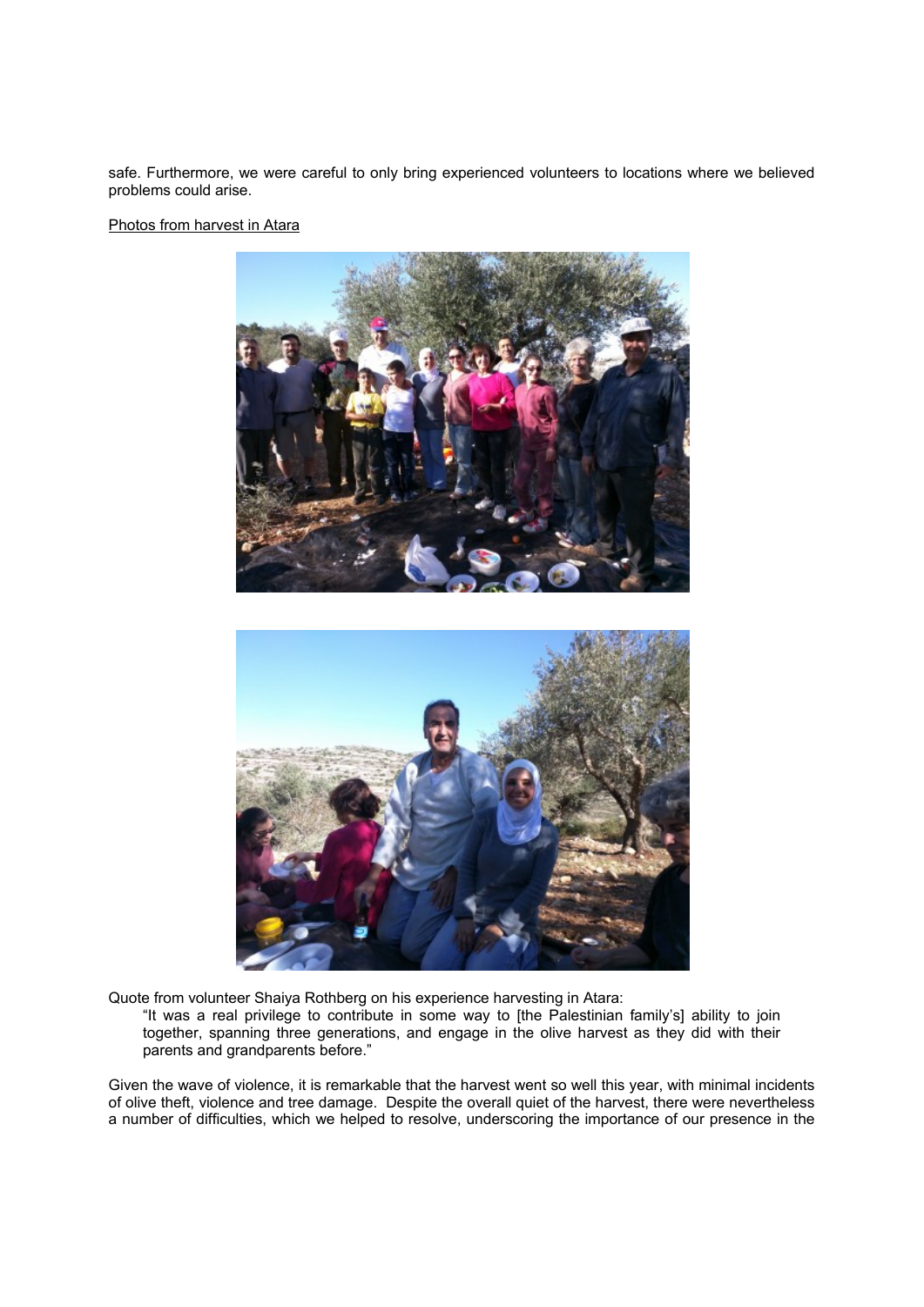field. Problems encountered included the army's attempts to delay or cancel pre-coordinated harvest days, sometimes as a result of settler theft, destruction and violence. There were instances where the army demanded farmers coordinate with them although it was not required by law, or asked the farmers to leave their plots early on days where they had prearranged coordination. These incidents occurred in situations where security was not a factor, illustrating the army's contempt of their responsibility to fulfill RHR's 2006 High Court victory which ruled that the army is obliged to ensure Palestinian farmers have the right to work their lands for the purpose of earning a living. In some cases RHR's involvement ensured that the farmers were able to continue working and in other cases they had to leave, but thanks to our perseverance the army allowed farmers to go back to the lands on subsequent days and continue the harvest. As a result of the army's shirking of its responsibility, many Palestinians have come to accept that they will access their lands only once during the harvest season despite the fact the 2006 ruling states otherwise. This signifies the erosion of the 2006 ruling and is unacceptable to us. RHR is now redoubling its efforts to reverse this erosion.

This year there were incidents of theft by extremist settlers. For example in October 2015, thieves were spotted stealing olives on land belonging to a Palestinian family from the village Al Janeena, located nearby the outpost Zayit Ra'anan. The theft was reported to police as it was occurring but no arrests were made. Two days prior to this incident, a theft occurred on the same site and RHR staff informed police that the thieves might return. Unfortunately, despite this warning, the authorities took no action to prevent the crime from occurring again.

Another example is of a farmer named Ibrahim from the village of Farrata whose olive plantation is close to the "Gilad's Farm" outpost which is known to be especially violent. For 3-4 years in a row, the IDF has delayed issuing permits for Ibrahim to access his fields until the very end of the harvest season. Each year including this year when Ibrahim finally reached his land, nearly all of his olives had been stolen. Ibrahim used to get some 20 sacks of olives from his trees but now he gets less than one. Ibrahim used to earn a living from his land. Now, as an older man, he must work as a day laborer in Israel. RHR has connected Ibrahim with a lawyer who will try to sue the State for damages. As well as olive thefts this year there were incidents of olive tree destruction in the village of Burin next to the settlement of "Yitzhar" and in the village of Lubban next to the settlement of "Ma'le Levona."



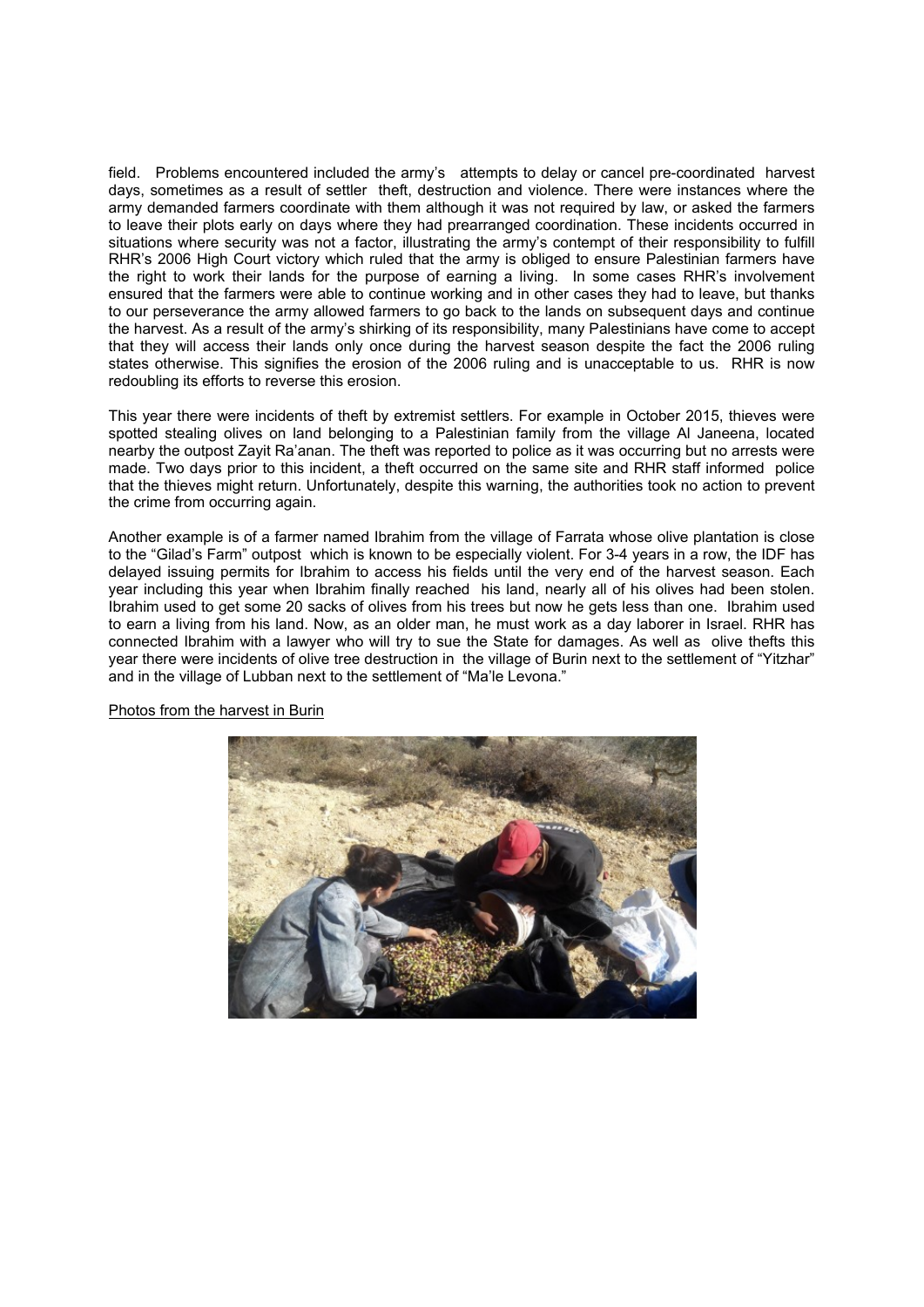

Thankfully, despite the increasingly fraught security situation in Israel this year, few violent attacks at the hands of extremist settlers were reported. An exception to this was the attack on RHR founder Rabbi Arik Ascherman by a knife-wielding extremist near the settlement of "Itamar" as he assisted farmers from the neighboring village of Awarta in the harvest. The shocking attack, which was captured on video and gained extensive coverage in Israel and globally, showed what activists and Palestinians themselves can endure at the hands of settlers who are almost never prosecuted for their actions.

There were also important successes this season. After three years of excuses from the army, farmers from the village of Awarta were finally permitted to enter their land located within the settlement of Itamar behind a fence built without permission in 2003. The trees have been in bad condition for many years and there were no olives. But at our suggestion the farmers have demanded that they are granted access several more times to begin restoring their lands. Afterwards, RHR will provide new trees. This is an important means to fight the continuing erosion our 2006 High Court victory. We also had a successful harvest day in Burin despite the army's attempt to expel the farmers from their land as they worked. Thanks to the intervention of RHR field worker Zakaria Sadah the expulsion did not occur and the farmers were allowed to keep on working throughout the day.

Despite the above-mentioned difficulties, overall the olive harvest went fairly smoothly. Although RHR cannot take all the credit for this we believe it is due in part to our strong connections to the Palestinian community who utilize our services more and more in order to safely harvest, and to our influence on the Civil Administration and IDF where we have made some headway after years of pressure. Thanks to our efforts the authorities have begun to understand that communication and coordination can result in a harvest season with minimal disturbances which is preferable not only to Palestinian families, but to the relevant authorities as well.

Amidst the violence swirling around the country, we found that volunteers were eager to join us in the fields. Many thanked us, saying that this was what allowed them to get up in the morning and look at themselves in the mirror. Working shoulder to shoulder with Palestinian farmers in the quiet peacefulness of the grooves was a reminder for them of the world that could and ought to be, giving them some faith that such a world was possible. For our Palestinian neighbors, our presence with so many volunteers was an important reminder that they have not been forgotten, and that there are many Israelis out there willing to take action for peace and reconciliation. As one volunteer wrote:

"Today, I noticed how similar we were. How many times I had to stop and drink tea, how they wanted us to ride the tractor instead of hike with them for 20 minutes up the hill, how they insisted I stay for dinner tonight, how they continued to bring me food every time I finished what was on my plate, and how they simply wanted to live together, peacefully, picking their olives, with no one bothering them."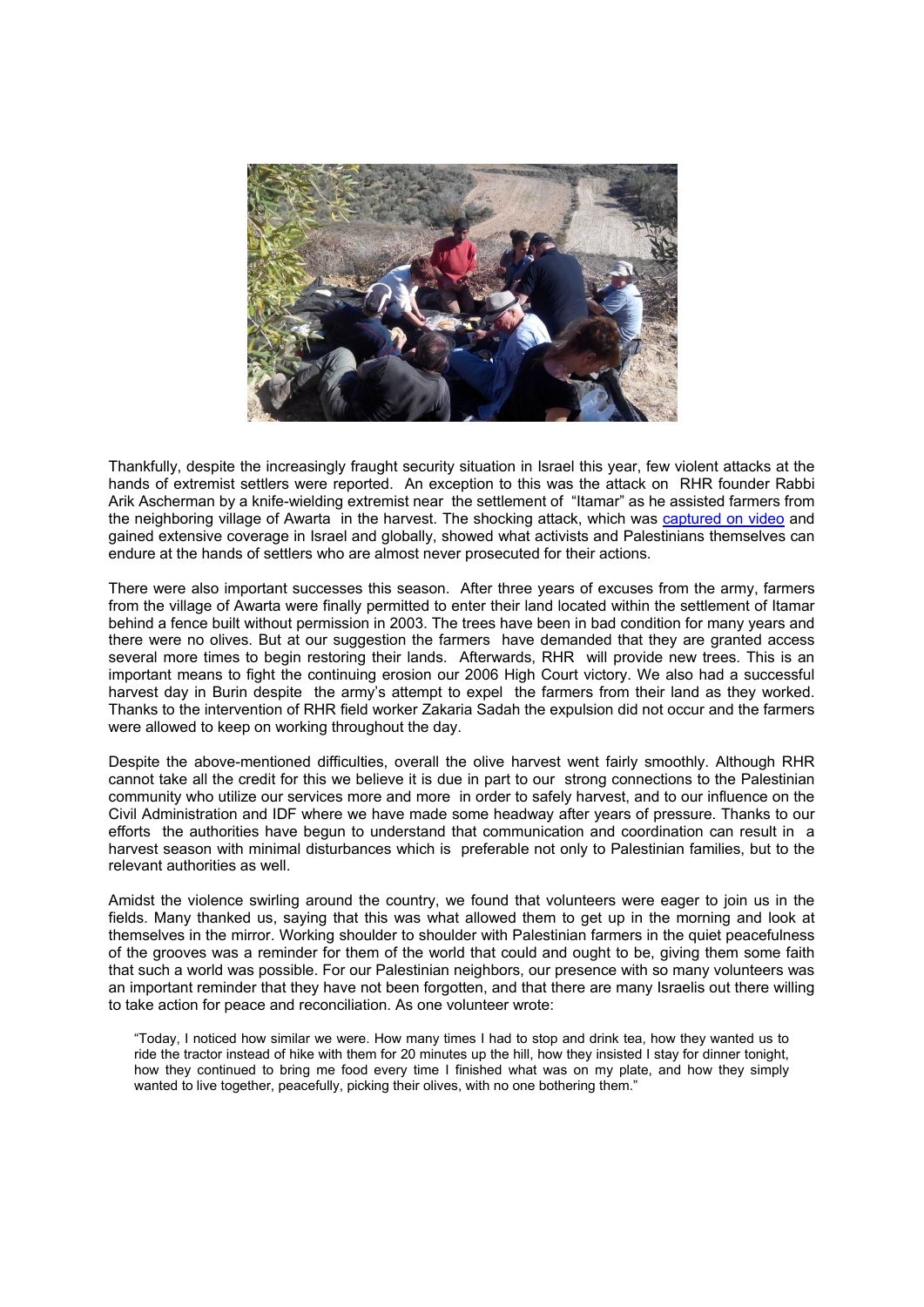Honoring our dedicated volunteers and closing the olive harvest season, November 15<sup>th</sup>, 2015





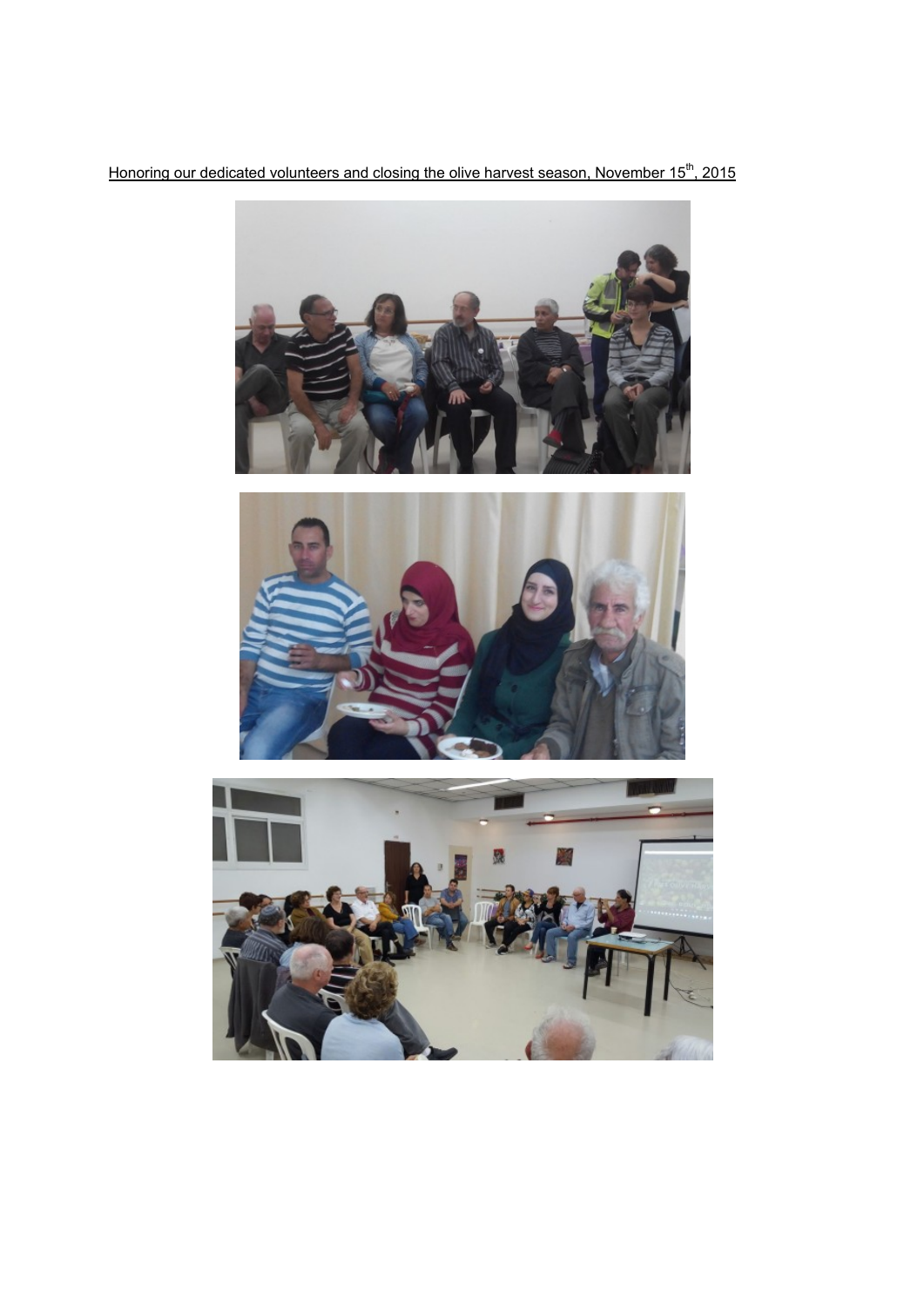#### Tree Planting 2016

Once the harvest season was over, RHR staff began preparing for our winter tree planting activities. RHR's tree planting campaign is a major yearly highlight of our work in the Occupied Territories. In honor of the Jewish holiday of Tu B'Shvat, which celebrates trees, we donate olive and other saplings to Palestinian farmers who have either incurred damages to their agricultural by extremist Israelis, or who face land takeover, intimidation, violence and ongoing encroachment from settlements located near their lands.

RHR staff reached out to Palestinian farmers, assessing their needs and the losses suffered by each community during the year. This season we donated 1,630 trees to the villages of Sinjil, Turmus Ayya, Deir Istiya, Burin, Yanoun, Kusra, Luban, Duma and Az Zarura. In many of the villages, volunteers were not needed. We provided the saplings and the farmers were able to plant them as and when needed.

Although we usually coordinate tree planting events with volunteers twice during the season, this year we ran four such events. With tensions higher than they have been in a long time, we felt that it was especially necessary to provide opportunities for Palestinians and Israelis to work together in solidarity strengthening good neighborliness and mutual understanding. Three planting events took place in the Occupied Territories and one in the Negev, in an "unrecognized" Bedouin community.

Unfortunately, it rained during the entire week of Tu B'Shvat, forcing us to postpone two of the plantings including our traditional planting on Tu B'Shvat itself. Nevertheless, the planting took place a week later in the village of Duma, the site of the arson attack by radical settlers in the summer of 2015 in which an eighteen month old child was killed along with his mother and father, orphaning the surviving young child. We brought two minibuses of volunteers from Jerusalem and Tel Aviv to assist us in Duma. The day was a powerful show of solidarity and friendship , albeit slightly more muted than in previous years due to the difficult circumstances that brought us together. We were joined by a current and former member of Israel's Knesset, family members of those killed in the attack and many journalists. At the end of the ceremony, the group read a prayer for peace in Arabic and Hebrew.



*Collage from the Duma planting on Feb 4th 2016*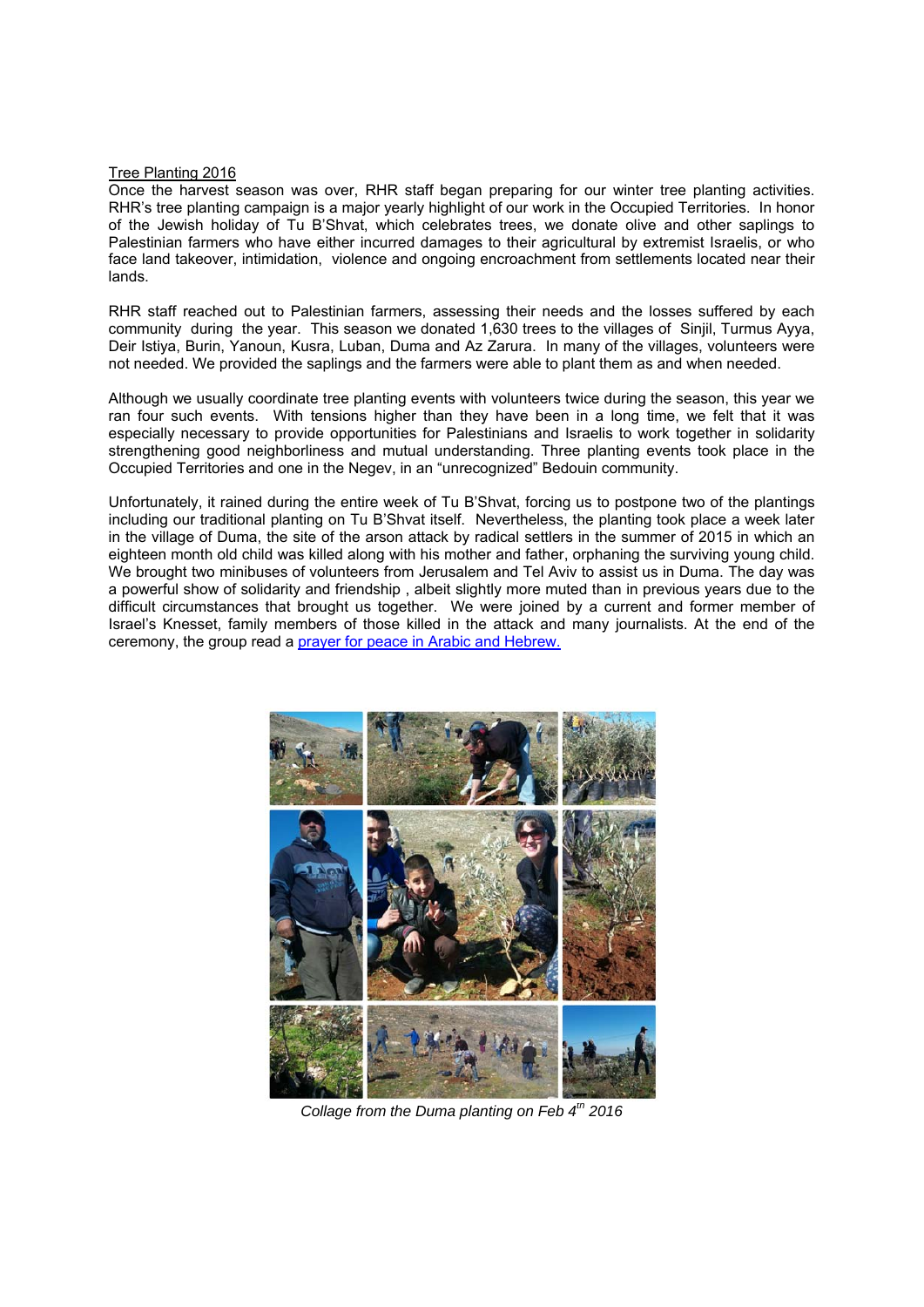

*Rabbi Ascherman planting with Nasser Dawabshe, the brother of the man murdered in the arson this summer, believed to have been carried out by Jewish extremists* 

The other two plantings in the OT took place in the village of Luban where there had been numerous uprootings recently. One was especially organized for rabbinical students and other potential future Jewish leaders, and it also included a tour of the area along with meetings with various local farmers. Unfortunately, the second planting was cut short when the Israeli army informed us that it was forbidden to plant in the area we were in despite having previously given us permission to do so. RHR is currently investigating what led to this change of plan.



*Volunteer plants alongside Palestinians in Luban on Feb 1*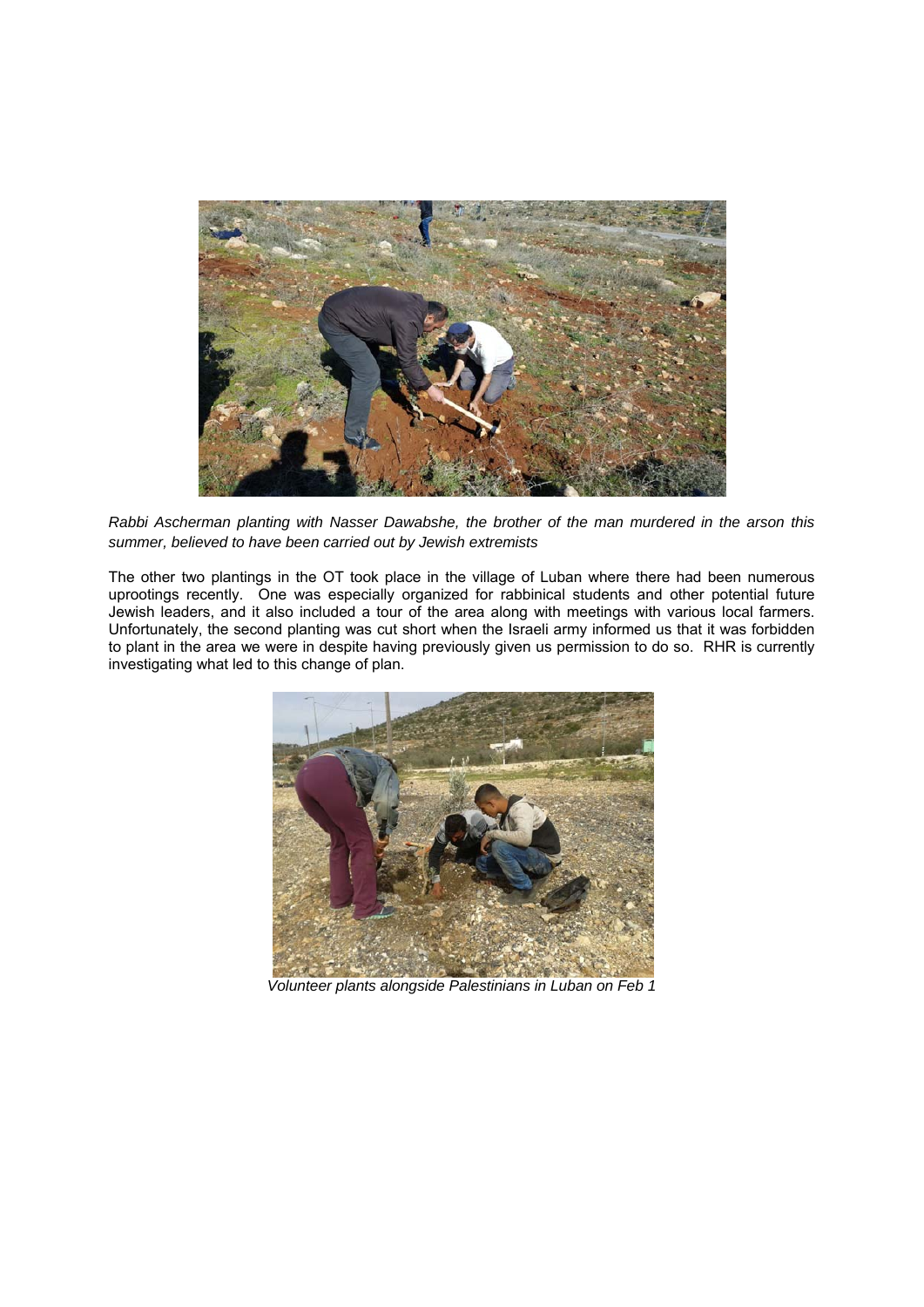

*Restorative justice: New sapling planted next to destroyed one* 

Our final planting took place in the Negev Bedouin "unrecognized" village of Az Zarura, which does not have a school, clinic or basic infrastructure. The Israeli army has recently uprooted trees there, and residents live under the threat of forced displacement due to the fact that Israel refuses to recognize their village.



*Bedouin children unload saplings at Az Zarura at Feb 5th planting* 



*Volunteers drink coffee with Bedouin at Az Zarura planting*